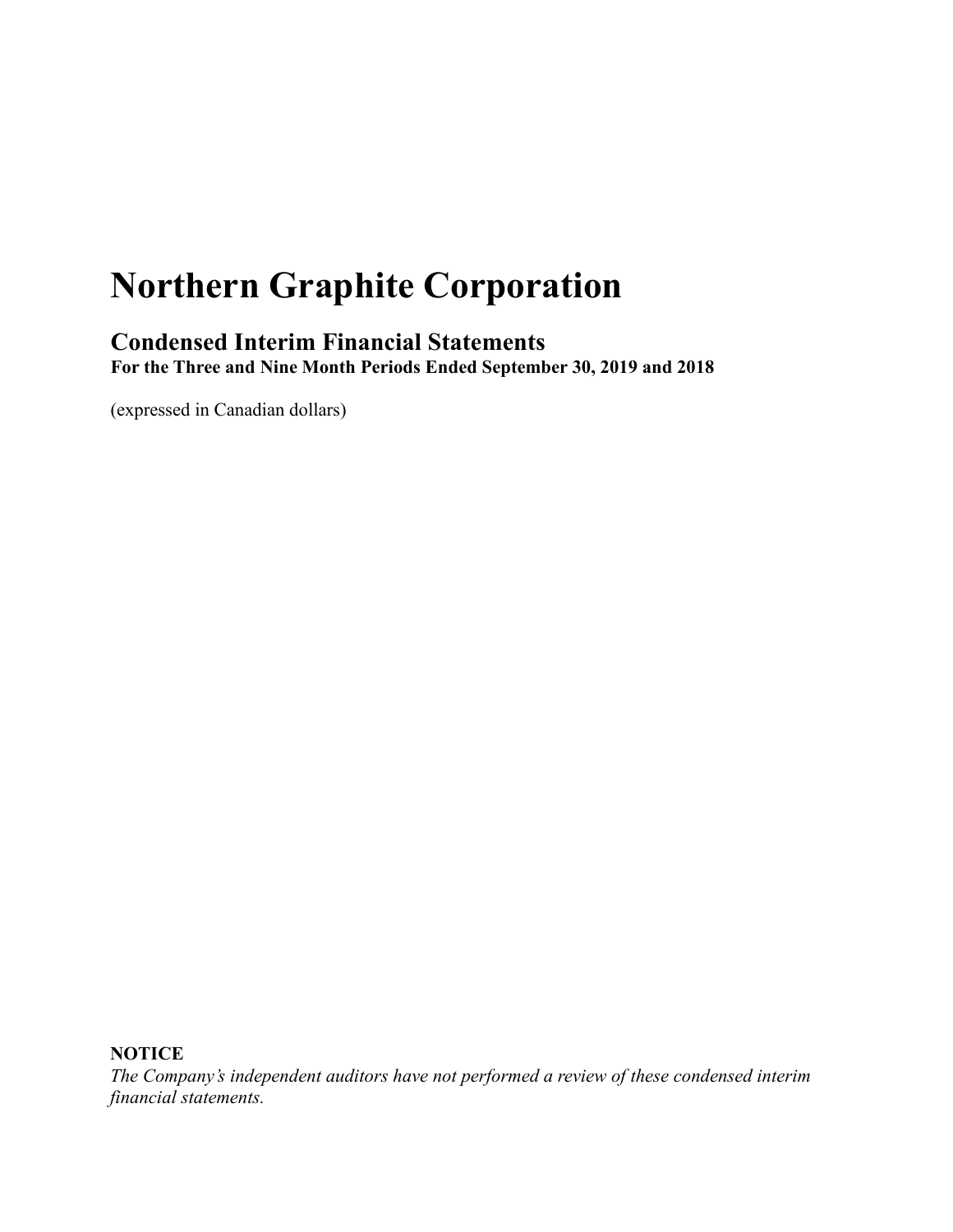# **Northern Graphite Corporation**

# **Unaudited Condensed Interim Statements of Financial Position**

(expressed in Canadian dollars)

|                                                | As at          | As at        |
|------------------------------------------------|----------------|--------------|
|                                                | September 30,  | December 31, |
|                                                | 2019           | 2018         |
|                                                | \$             | \$           |
| <b>Assets</b>                                  |                |              |
| Current                                        |                |              |
| Cash and cash equivalents                      | 1,534,581      | 2,370,622    |
| HST receivable                                 | 11,852         | 50,485       |
| Prepaid expenses and deposits                  | 84,654         | 109,555      |
|                                                | 1,631,087      | 2,530,662    |
| Reclamation deposit (note 11)                  | 836,631        | 829,131      |
| Property and equipment                         | 154,613        | 180,919      |
| Exploration and evaluation assets (note 4)     | 13,284,214     | 12,940,056   |
|                                                |                |              |
| Total assets                                   | 15,906,545     | 16,480,768   |
|                                                |                |              |
| <b>Liabilities</b>                             |                |              |
| Current                                        |                |              |
| Accounts payable and accrued liabilities       | 130,189        | 228,203      |
|                                                |                |              |
| Reclamation and close down provision (note 11) | 340,125        | 335,100      |
| Total liabilities                              | 470,314        | 563,303      |
|                                                |                |              |
| Shareholders' equity                           |                |              |
| Share capital (note 5)                         | 25,105,383     | 25,262,083   |
| Warrants (note 5)                              | 939,092        | 782,392      |
| Contributed surplus (note 5)                   | 2,362,599      | 2,543,346    |
| Accumulated deficit                            | (12, 970, 843) | (12,670,356) |
| Total shareholders' equity                     | 15,436,231     | 15,917,465   |
|                                                |                |              |
| Total liabilities and shareholders' equity     | 15,906,545     | 16,480,768   |

*The accompanying notes are an integral part of these condensed interim financial statements.*

# **Approved by the Board of Directors and authorized for issue on November 15, 2019**

| (signed) Gregory Bowes | (signed) Donald Christie |
|------------------------|--------------------------|
| <b>Director</b>        | <b>Director</b>          |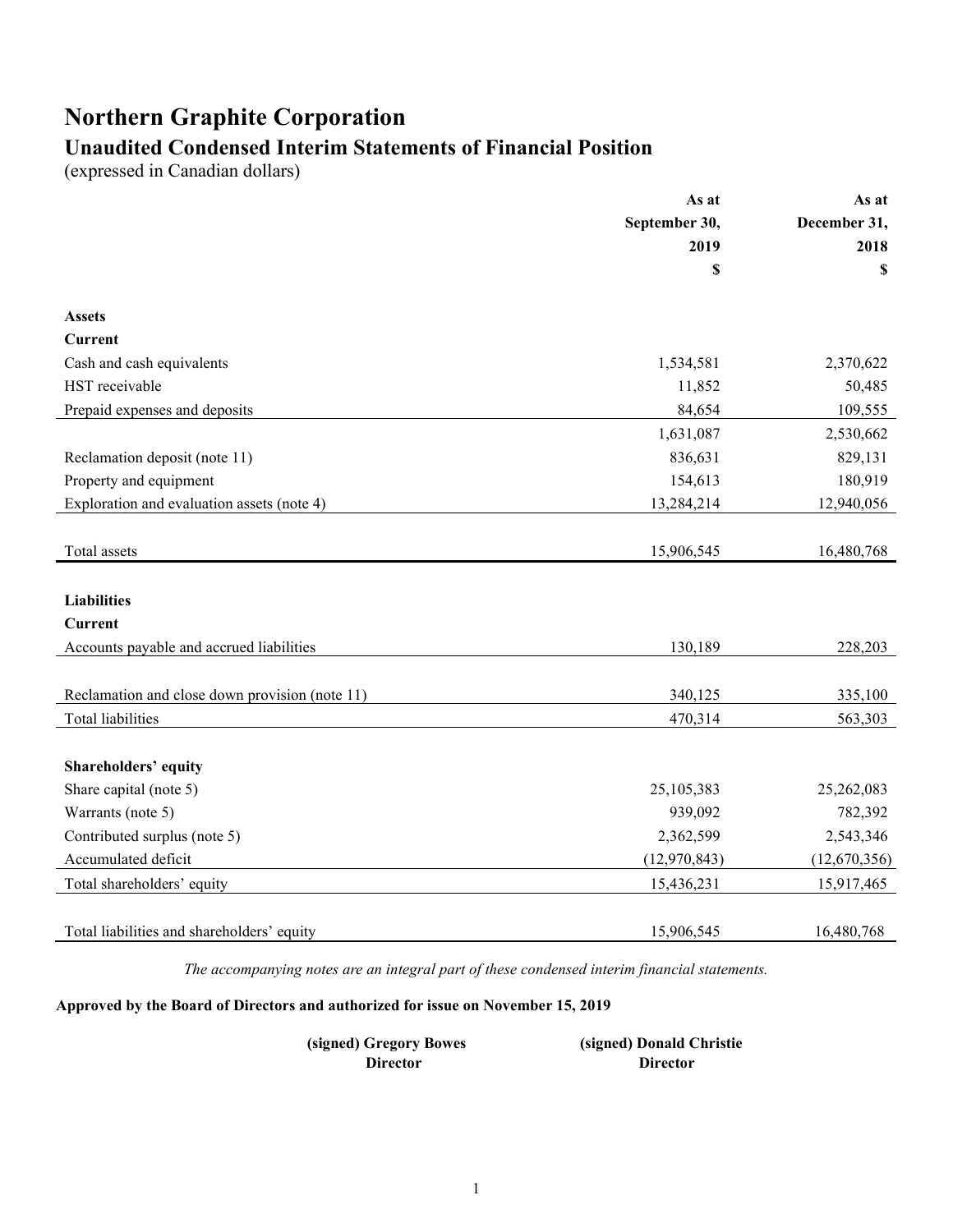# **Northern Graphite Corporation Unaudited Condensed Interim Statements of Loss and Comprehensive Loss**

(expressed in Canadian dollars)

|                                                       | Three months ended<br>September 30, |            | Nine months ended<br>September 30, |            |
|-------------------------------------------------------|-------------------------------------|------------|------------------------------------|------------|
|                                                       | 2019                                | 2018       | 2019                               | 2018       |
|                                                       | \$                                  | \$         | \$                                 | \$         |
| General and administrative expenses                   |                                     |            |                                    |            |
| Legal and audit                                       | 9,580                               | 8,354      | 26,886                             | 26,339     |
| Office, management and director fees (note 9)         | 103,225                             | 109,766    | 339,008                            | 371,514    |
| Promotion and investor relations                      | 450                                 | 21,685     | 58,066                             | 176,588    |
| Regulatory and transfer agent                         | 12,416                              | 10,736     | 62,518                             | 62,833     |
| Share-based payments (notes 5 and 9)                  | 334                                 | 7,990      | 26,621                             | 249,879    |
| Depreciation                                          | 8,769                               | 8,769      | 26,306                             | 26,044     |
|                                                       | 134,774                             | 167,300    | 539,405                            | 913,197    |
| <b>Loss from operations</b>                           | (134, 774)                          | (167,300)  | (539, 405)                         | (913, 197) |
| Interest income                                       | 8,668                               | 13,177     | 31,550                             | 39,396     |
| Loss and comprehensive loss for the period            | (126, 106)                          | (154, 123) | (507, 855)                         | (873, 801) |
| Loss per share – basic and diluted                    | (0.00)                              | (0.00)     | (0.01)                             | (0.01)     |
| Weighted average number of shares – basic and diluted | 65,112,756                          | 65,112,756 | 65,112,756                         | 64,979,610 |

*The accompanying notes are an integral part of these condensed interim financial statements.*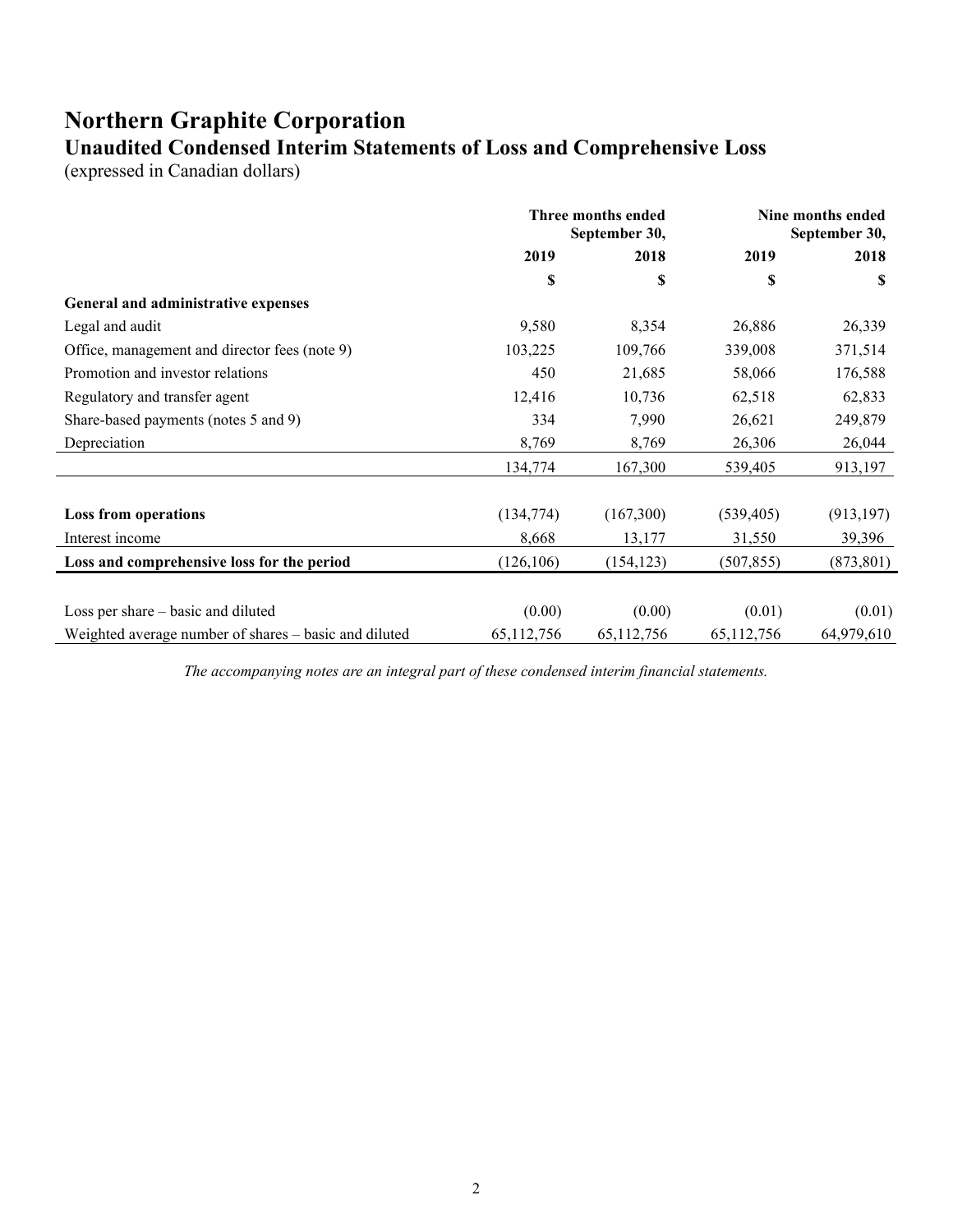# **Northern Graphite Corporation Unaudited Condensed Interim Statements of Changes in Shareholders' Equity**

(expressed in Canadian dollars)

|                                            | Number of                |               |                              | Contributed | Accumulated    |              |
|--------------------------------------------|--------------------------|---------------|------------------------------|-------------|----------------|--------------|
|                                            | shares                   | Share capital | <b>Warrants</b>              | surplus     | deficit        | <b>Total</b> |
|                                            |                          |               | S                            |             |                | S            |
| Balance, December 31, 2018                 | 65,112,756               | 25,262,083    | 782,392                      | 2,543,346   | (12,670,356)   | 15,917,465   |
| Extension of warrant expiry (note 5)       | $\overline{\phantom{a}}$ | (156,700)     | 156,700                      |             |                |              |
| Share-based payment expense (note 5 and 9) |                          |               |                              | 26,621      |                | 26,621       |
| Expiry of stock options (note 5)           |                          |               |                              | (207, 368)  | 207,368        |              |
| Loss and comprehensive loss for the period |                          |               | $\qquad \qquad \blacksquare$ |             | (507, 855)     | (507, 855)   |
| <b>Balance, September 30, 2019</b>         | 65,112,756               | 25,105,383    | 939,092                      | 2,362,599   | (12,970,843)   | 15,436,231   |
|                                            |                          |               |                              |             |                |              |
| Balance, December 31, 2017                 | 64,674,006               | 25,033,021    | 857,892                      | 2,415,093   | (11,764,075)   | 16,541,931   |
| Exercise of warrants (note 5)              | 438,750                  | 190,752       | (37,190)                     |             |                | 153,562      |
| Share-based payment expense (note 5 and 9) |                          |               |                              | 249,879     |                | 249,879      |
| Expiry of stock options (note 5)           |                          |               |                              | (131,009)   | 131,009        |              |
| Loss and comprehensive loss for the period |                          |               | ۰                            |             | (873, 801)     | (873, 801)   |
| Balance, September 30, 2018                | 65,112,756               | 25, 223, 773  | 820,702                      | 2,533,963   | (12, 506, 867) | 16,071,571   |

*The accompanying notes are an integral part of these condensed interim financial statements.*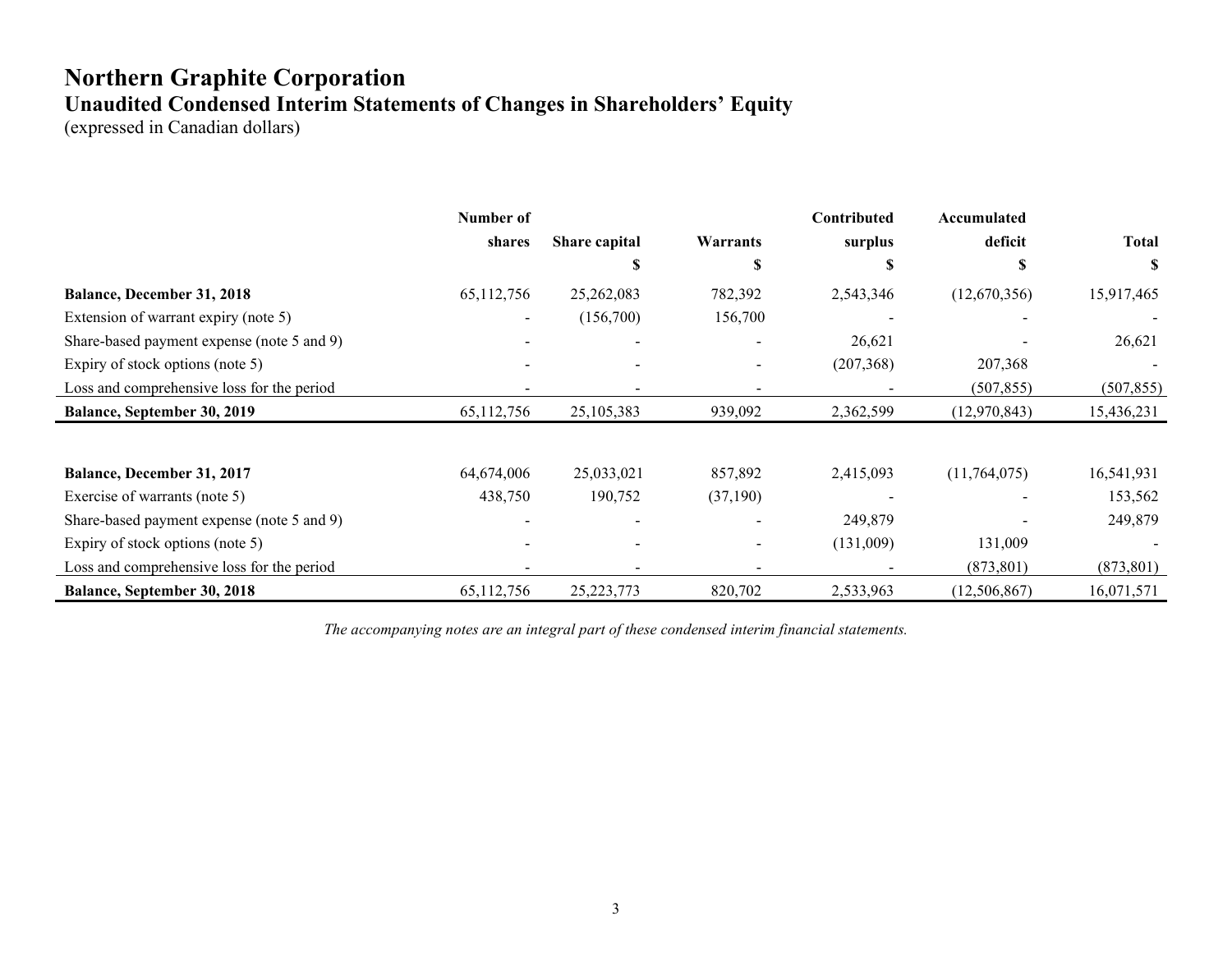# **Northern Graphite Corporation Unaudited Condensed Interim Statements of Cash Flows**

(expressed in Canadian dollars)

|                                                    | Three months ended<br>September 30, |            |            | Nine months ended<br>September 30, |
|----------------------------------------------------|-------------------------------------|------------|------------|------------------------------------|
|                                                    | 2019                                | 2018       | 2019       | 2018                               |
|                                                    | \$                                  | \$         | \$         | S                                  |
| Cash provided by (used in)                         |                                     |            |            |                                    |
| <b>Operating activities</b>                        |                                     |            |            |                                    |
| Loss for the period                                | (126, 106)                          | (154, 123) | (507, 855) | (873, 801)                         |
| Items not affecting cash:                          |                                     |            |            |                                    |
| Accretion of asset retirement obligation (note 11) | (825)                               |            | (2, 475)   |                                    |
| Depreciation                                       | 8,769                               | 8,769      | 26,306     | 26,044                             |
| Share-based payments (note 5 and 9)                | 334                                 | 7,990      | 26,621     | 249,879                            |
| Change in non-cash working capital items:          |                                     |            |            |                                    |
| HST receivable                                     | 45,010                              | (10, 847)  | 38,633     | (29, 204)                          |
| Prepaid expenses and deposits                      | 17,205                              | 11,426     | 24,901     | (40,006)                           |
| Accounts payable and accrued liabilities           | (109, 232)                          | (95, 384)  | (146, 020) | (14, 244)                          |
| Net cash used in operating activities              | (164, 845)                          | (232, 169) | (539, 889) | (681, 332)                         |
| <b>Financing activities</b>                        |                                     |            |            |                                    |
| Proceeds from the exercise of warrants (note 5)    |                                     |            |            | 153,562                            |
| Net cash generated from financing activities       |                                     |            |            | 153,562                            |
| <b>Investing activities</b>                        |                                     |            |            |                                    |
| Exploration and evaluation costs (note 4)          | (50,317)                            | (230, 399) | (296, 152) | (578, 547)                         |
| Net cash used in investing activities              | (50, 317)                           | (230, 399) | (296, 152) | (578, 547)                         |
|                                                    |                                     |            |            |                                    |
| Net decrease in cash and cash equivalents          | (215, 162)                          | (462, 568) | (836, 041) | (1,106,317)                        |
| Cash and cash equivalents, beginning of period     | 1,749,743                           | 3,326,172  | 2,370,622  | 3,969,921                          |
| Cash and cash equivalents, end of period           | 1,534,581                           | 2,863,604  | 1,534,581  | 2,863,604                          |

Supplemental cash flow information (note 7)

*The accompanying notes are an integral part of these condensed interim financial statements.*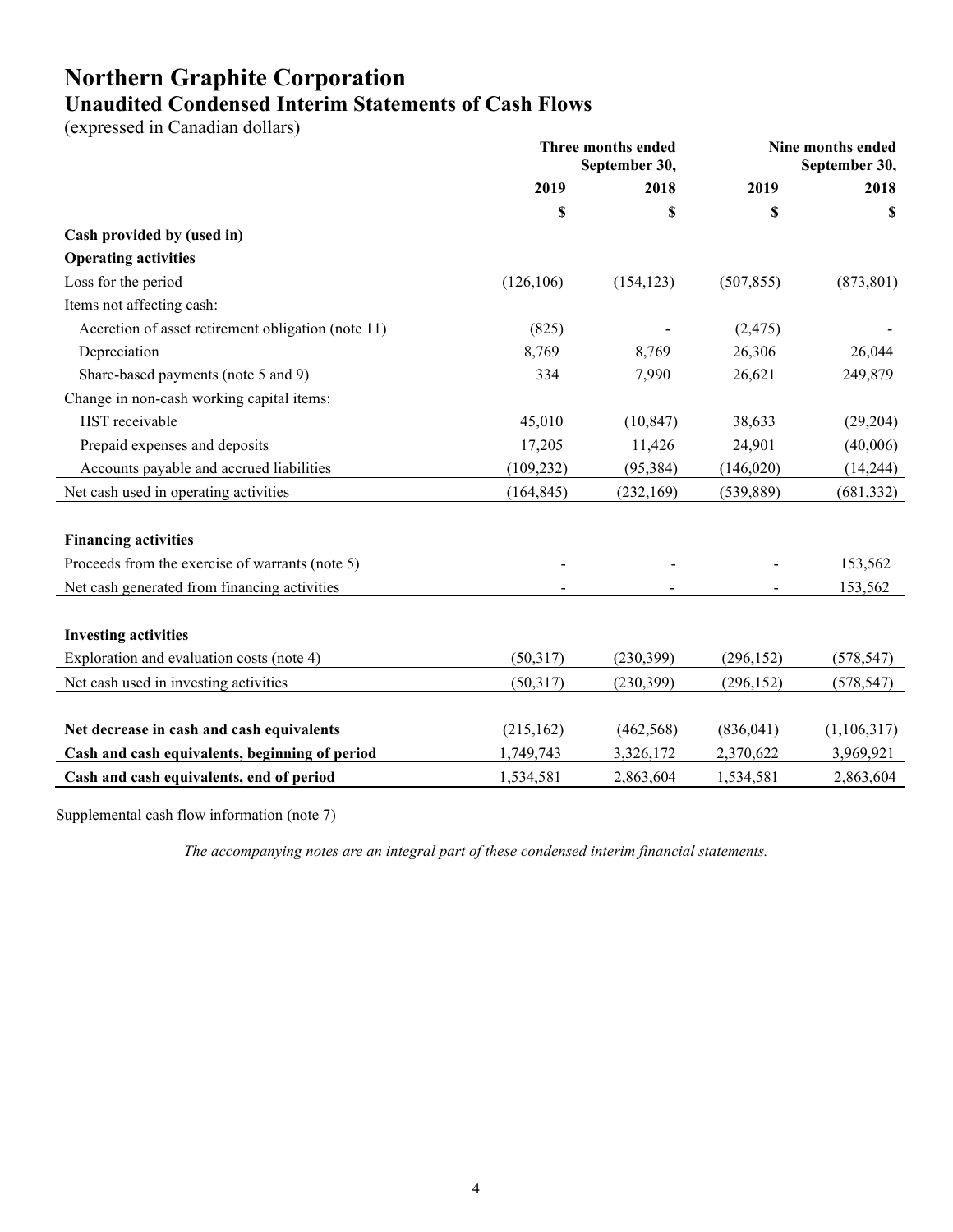(expressed in Canadian dollars)

# *1. Corporate information*

Northern Graphite Corporation ("Northern" or the "Company") was incorporated under the laws of the Province of Ontario on February 25, 2002. Northern holds a 100% interest in the Bissett Creek Graphite Property (the "Bissett Creek Property") and is listed on the TSX Venture Exchange (symbol "NGC").

The Company's registered office is Suite 6000, 1 First Canadian Place, 100 King Street West, Toronto, Ontario M5X 1E2. The Company's mailing address is P.O. Box 279, Manotick (Ottawa), Ontario K4M 1A3.

# *2. Basis of preparation*

# a. *Statement of compliance*

These unaudited condensed interim financial statements for the three and nine month period ended September 30, 2019 (the "Interim Financial Statements") have been prepared in accordance with International Accounting Standard 34, Interim Financial Reporting ("IAS 34"). These Interim Financial Statements do not include all the information and disclosures required in annual financial statements and should be read in conjunction with the Company's audited annual financial statements for the years ended December 31, 2018 and 2017, which have been prepared in accordance with IFRS.

The Interim Financial Statements were approved and authorized for issue by the Board of Directors on November 15, 2019.

# *b. Basis of measurement*

The Interim Financial Statements have been prepared on a historical cost basis except those accounts as noted in the financial instruments section (note 8). In addition, the Interim Financial Statements have been prepared using the accrual basis of accounting.

#### *c. Going concern*

The Company is an exploration stage company that incurred a net loss of \$507,855 for the nine month period ended September 30, 2019 (Year ended December 31, 2018 – \$1,037,290) and has accumulated a deficit of \$12,970,843 since the inception of the Company. As at September 30, 2019, the Company had working capital of \$1,500,898 (December 31, 2018 – \$2,302,459). The Company's ability to continue as a going concern is dependent upon its ability to raise additional capital to continue the development of the Bissett Creek Property. During the year ended December 31, 2017, the Company raised gross proceeds of \$4,562,190 through private placements of shares and warrants. Substantial additional capital is required to ultimately build a mine and processing plant on the Bissett Creek Property. There is a high degree of risk and many inherent uncertainties in the mining industry and there is no assurance management will be successful in its endeavours.

The Interim Financial Statements have been prepared on a going concern basis, which assumes that the Company will be able to continue in operation for the foreseeable future and will be able to realize its assets and discharge its liabilities and commitments in the normal course of business. The Company's management believes that it can continue to finance operating expenses over the next twelve months with funds on hand. Given the continuation of weak capital markets in the resource sector, there exists a material uncertainty as to the Company's ability to raise additional funds on favourable terms. The Company's discretionary activities have considerable scope for flexibility in terms of the amount and timing of expenditures. The Company will thoroughly assess all such activities before undertaking them in advance of additional financing being secured. The Company's Interim Financial Statements do not include any adjustments that might result from negative outcomes with respect to these uncertainties.

# *d. Functional and presentation currency*

The Company's functional and presentation currency is the Canadian dollar.

# *e. Critical accounting estimates and judgments*

The preparation of the Interim Financial Statements requires management to make estimates and judgments that affect the reported amounts of assets and liabilities at the date of the Interim Financial Statements, and revenues and expenses for the period. By their nature, these estimates and judgments are subject to uncertainty and the effect on the Interim Financial Statements of changes in such estimates in future periods could be significant. Actual results may differ from those estimates and judgments.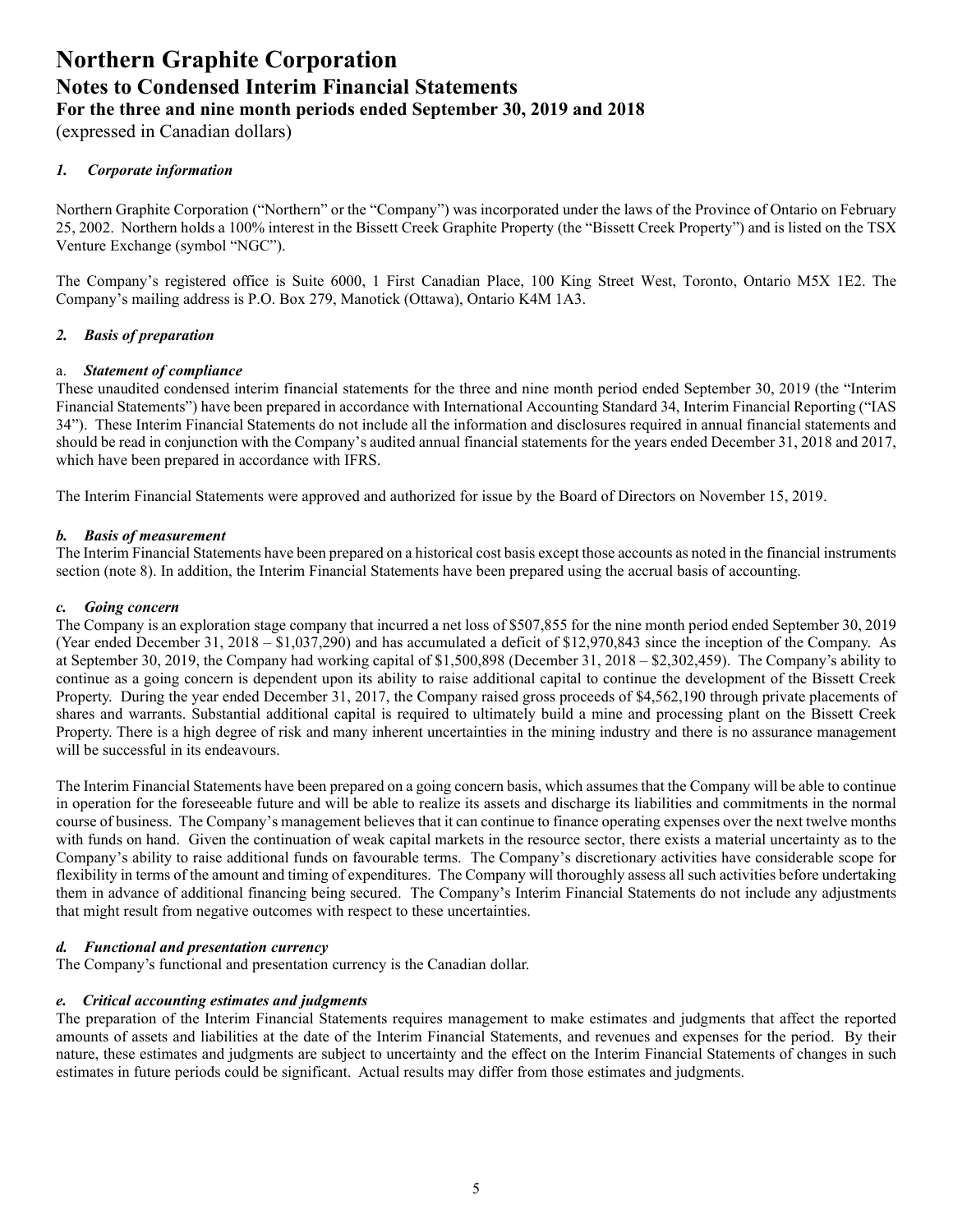# **Northern Graphite Corporation Notes to Condensed Interim Financial Statements For the three and nine month periods ended September 30, 2019 and 2018** (expressed in Canadian dollars)

*Significant estimates used in the preparation of the Interim Financial Statements include, but are not limited to:* 

- (i) asset carrying values and impairment charges;
- (ii) the economic recoverability of exploration expenditures incurred and the probability of future economic benefits from development expenditures incurred;
- (iii) the expected costs of asset retirement obligations; and
- (iv) the calculation of share-based compensation and the valuation of warrants which includes the assumptions used in the Black-Scholes option pricing model including volatility, estimated forfeiture rates and expected time until exercise.

*Significant judgments used in the preparation of these Interim Financial Statements include, but are not limited to:* 

- (i) those relating to the assessment of the Company's ability to continue as a going concern;
- (ii) the useful lives and related depreciation of property and equipment;
- (iii) the identification of separately identifiable components in property and equipment where their respective cost is significant in comparison to the total cost;
- (iv) the classification of expenditures as exploration and evaluation assets; and
- (v) the recognition of deferred tax.

# *3. Significant accounting policies*

These Interim Financial Statements have been prepared using accounting policies that are consistent with those used in the preparation of the Company's audited annual financial statements for the years ended December 31, 2018 and 2017.

# **Recent and future accounting standards**

Certain pronouncements were issued by the International Accounting Standards Board ("IASB") or the International Financial Reporting Interpretations Committee ("IFRIC") that are mandatory for accounting periods after December 31, 2018. Pronouncements that are not applicable or do not have a significant impact to the Company have been excluded from the discussion below.

IFRS 9, Financial Instruments (effective January 1, 2018) introduced new requirements for the classification and measurement of financial assets and replaced IAS 39. IFRS 9 uses a single approach to determine whether a financial asset is measured at amortized cost or fair value, replacing the multiple classification options available in IAS 39. The Company adopted the new standard effective January 1, 2018. The adoption of IFRS 9 had no impact on the Company's results of operations, financial position, and disclosures.

IFRS 15, Revenue from Contracts with Customers provides a single principle-based framework to be applied to all contracts with customers. IFRS 15 replaces the previous revenue standard IAS 18, Revenue, and the related Interpretations on revenue recognition. The standard scopes out contracts that are considered to be lease contracts, insurance contracts and financial instruments. The new standard is a control-based model as compared to the existing revenue standard which is primarily focused on risks and rewards. Under the new standard, revenue is recognized when a customer obtains control of a good or service. Transfer of control occurs when the customer has the ability to direct the use of and obtain the benefits of the good or service. This standard was effective for reporting periods beginning on or after January 1, 2018. The adoption of IFRS 15 had no impact on the Company's results of operations, financial position, and disclosures.

IFRS 16, Leases, was issued by the IASB in January 2016. The new standard brings most leases on balance sheet for lessees under a single model, eliminating the distinction between operating and finance leases. Lessor accounting however remains largely unchanged and the distinction between operating and finance leases is retained. This standard is effective for annual reporting periods beginning on or after January 1, 2019. Early adoption is permitted if IFRS 15 has also been adopted. The Company adopted IFRS 16 effective January 1, 2019 and there has been no impact of adoption of IFRS 16 on its financial statements.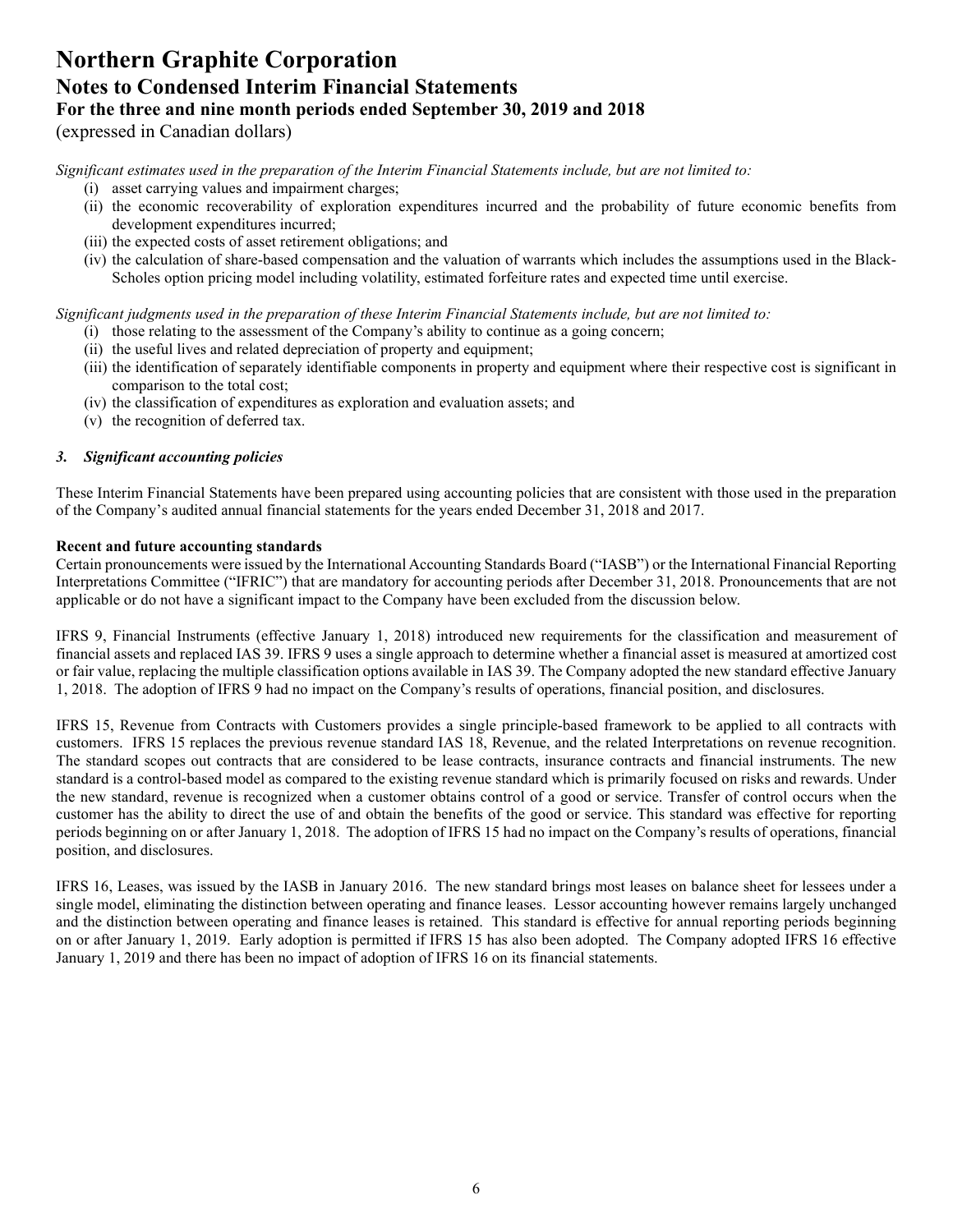(expressed in Canadian dollars)

# *4. Exploration and evaluation assets*

The Company has a 100% interest in the Bissett Creek Property which consists of a 1,938 hectare mining lease, expiring in June, 2034, a 565 hectare mining lease, expiring in August, 2035, and 52 cells under Ontario's new claim system totaling approximately 1,159 hectares. All leases and cells are located in the United Townships of Head, Clara and Maria, in the County of Renfrew, Ontario. As of September 30, 2019, accumulated costs with respect to the Bissett Creek Property consisted of the following:

|                                                                                          | SS.        |
|------------------------------------------------------------------------------------------|------------|
| <b>Balance, December 31, 2018</b>                                                        | 12,940,056 |
| Exploration and evaluation expenditures made from January 1, 2019 to September 30, 2019: |            |
| Environmental and mine permitting                                                        | 192.643    |
| Feasibility study                                                                        | 70.307     |
| <b>First Nations consultations</b>                                                       | 2.019      |
| Site and royalties                                                                       | 79,189     |
| Balance, September 30, 2019                                                              | 13,284,214 |

As of September 30, 2018, accumulated costs with respect to the Bissett Creek Property consisted of the following:

| <b>Balance, December 31, 2017</b>                                                        | 11,917,905 |
|------------------------------------------------------------------------------------------|------------|
| Exploration and evaluation expenditures made from January 1, 2018 to September 30, 2018: |            |
| Engineering                                                                              | 17,018     |
| Environmental and mine permitting                                                        | 252,706    |
| Feasibility study                                                                        | 147,512    |
| Metallurgical                                                                            | 83,404     |
| Product sales and marketing                                                              | 61,369     |
| Site and royalties                                                                       | 64,684     |
| Balance, September 30, 2018                                                              | 12,544,598 |

The Company is required to make royalty payments of \$20 per ton of graphite concentrate produced to the previous owners and is subject to a 2.5% net smelter return payable on any other minerals derived and sold from the Bissett Creek Property. An advance royalty of \$27,000 per annum is payable in semi-annual installments and is recorded in exploration and evaluation assets. The advance will be credited against any future royalty payments.

# *5. Share capital*

# **Authorized**

The Company is authorized to issue an unlimited number of common shares.

#### **Warrants and compensation options**

Information with respect to the Company's warrants and compensation options is presented below:

|                                                   | Number of<br>warrants | Weighted<br>average<br>exercise<br>price |
|---------------------------------------------------|-----------------------|------------------------------------------|
| <b>Balance, December 31, 2017</b>                 | 6,930,607             | 0.47                                     |
| Compensation options exercised                    | (438,750)             | 0.35                                     |
| Compensation options expired                      | (291, 370)            | 0.60                                     |
| Balance, December 31, 2018 and September 30, 2019 | 6,200,487             | 0.47                                     |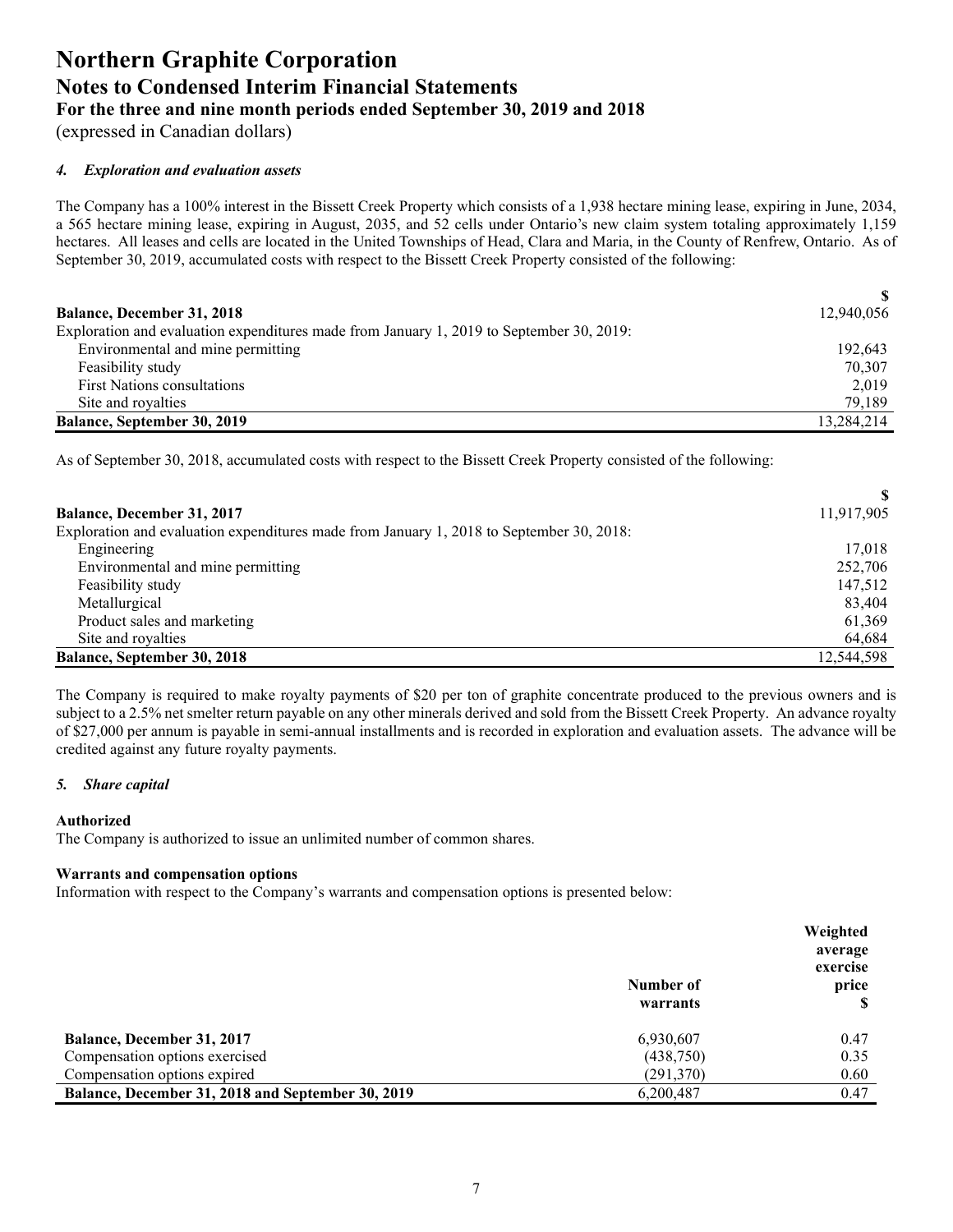(expressed in Canadian dollars)

A summary of the Company's warrants and compensation options outstanding at June 30, 2019 is presented below:

| <b>Exercise price</b> | Number of<br>warrants<br>outstanding | <b>Expiry date</b>                  |
|-----------------------|--------------------------------------|-------------------------------------|
| \$0.40<br>\$0.60      | 3,909,166<br>2,291,321               | March 24, 2021<br>November 22, 2019 |
|                       | 6,200,487                            |                                     |

As at September 30, 2019, the weighted average remaining contractual life of warrants outstanding is 0.99 years. During January 2019, the Company extended the expiry date of the 3,909,166 warrants exercisable at \$0.40 from March 24, 2019 to March 24, 2021. Subsequent to quarter end, during November 2019, the Company extended the expiry date of the 2,291,321 warrants exercisable at \$0.60 from November 22, 2019 to November 22, 2021. No warrants or compensation options were issued during the year ended December 31, 2018 or during fiscal 2019 to date.

#### **Stock options**

The Company has adopted a stock option plan (the "Option Plan") for directors, officers, employees and consultants of the Company. Under the terms of the Option Plan, the Company may grant non-transferable stock options to purchase common shares of the Company for a period of up to ten years from the date of the grant. The maximum number of common shares reserved for issuance under the Option Plan together with any common shares reserved for issuance pursuant to any other stock options may not exceed 10% of the issued and outstanding common shares of the Company.

A summary of the Option Plan activity is presented below:

|                                    | Number of<br>options | Weighted average<br>exercise price |
|------------------------------------|----------------------|------------------------------------|
| <b>Balance, December 31, 2017</b>  | 3,575,000            | 0.53                               |
| Granted                            | 800,000              | 0.50                               |
| Forfeited                          | (375,000)            | 0.55                               |
| <b>Balance, December 31, 2018</b>  | 4,000,000            | 0.53                               |
| Granted                            | 600,000              | 0.21                               |
| Forfeited                          | (600,000)            | 0.53                               |
| <b>Balance, September 30, 2019</b> | 4,000,000            | 0.45                               |

A summary of the Company's outstanding stock options at September 30, 2019 is presented below:

| <b>Exercise price</b> | <b>Stock options</b><br>outstanding | <b>Stock options</b><br>exercisable | <b>Expiry date</b> |
|-----------------------|-------------------------------------|-------------------------------------|--------------------|
| \$0.20                | 450,000                             | 450,000                             | May 9, 2020        |
| \$0.25                | 150,000                             | 150.000                             | January 21, 2024   |
| \$0.50                | 2,200,000                           | 2,200,000                           | April 27, 2021     |
| \$0.50                | 200,000                             | 200,000                             | November 27, 2022  |
| \$0.50                | 600,000                             | 600,000                             | January 12, 2023   |
| \$0.70                | 400,000                             | 400,000                             | January 9, 2020    |
|                       | 4,000,000                           | 4,000,000                           |                    |

The weighted average remaining contractual life of stock options outstanding is 1.78 years. As at December 31, 2018, a total of 3,900,000 stock options were exercisable. During January 2019, the Company granted 150,000 stock options exercisable at \$0.25 per share to a director of the Company. These stock options expire on January 21, 2024. During May 2019, the Company granted 450,000 stock options exercisable at \$0.20 per share in connection with a consulting agreement for financial advisory services. These stock options expire on May 9, 2020.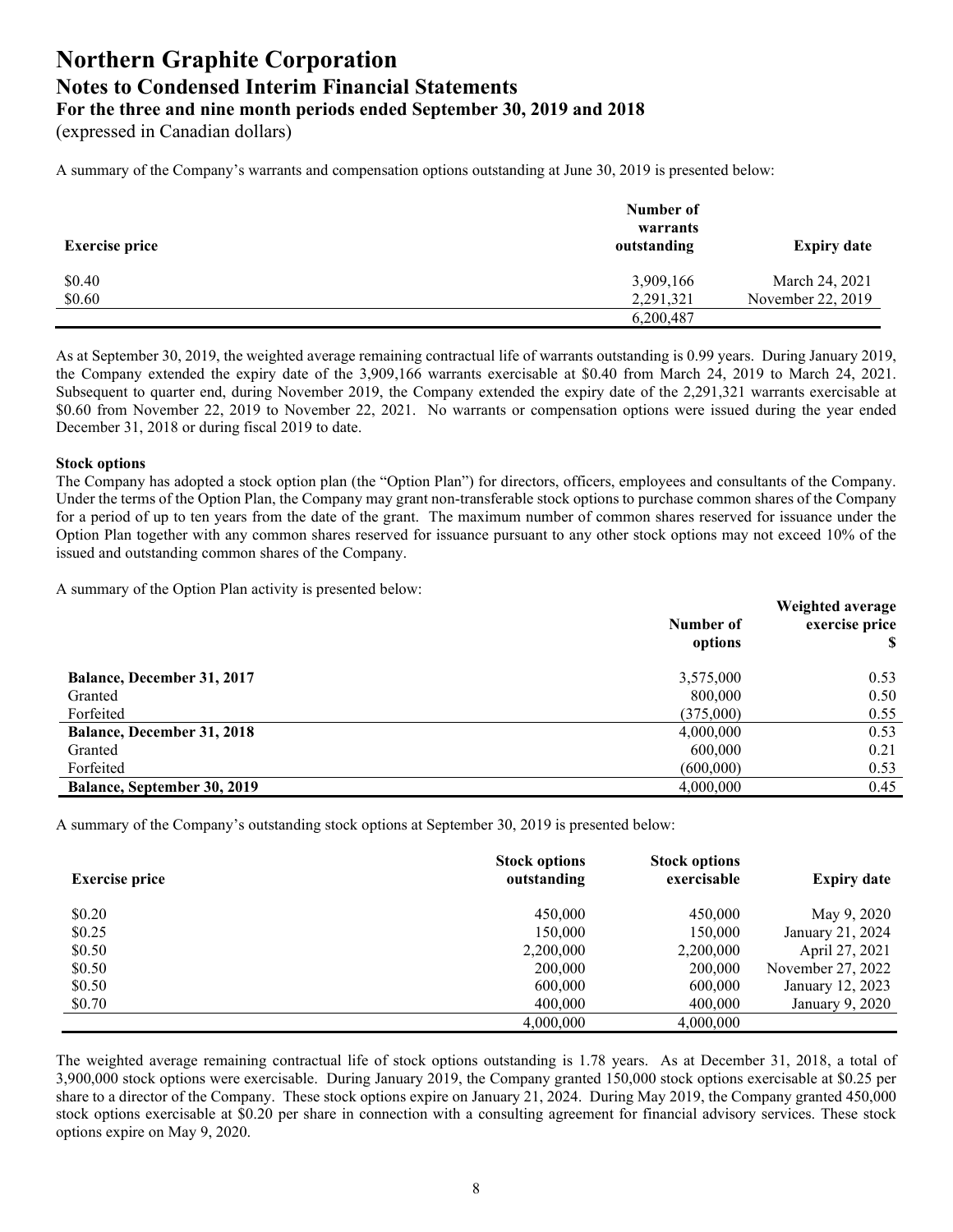(expressed in Canadian dollars)

The values of stock options determined during the nine month period ended September 30, 2019 and the year ended December 31, 2018 utilized the Black-Scholes option pricing model with input factors and assumptions as follows:

|                                                   | Nine months ended<br>September 30,<br>2019 | Year ended<br>December 31,<br>2018 |
|---------------------------------------------------|--------------------------------------------|------------------------------------|
| Stock options granted during the period           | 600,000                                    | 800,000                            |
| Weighted-average exercise price                   | \$0.21                                     | \$0.50                             |
| Expected stock option $life^{(1)}$                | 1 to 5 years                               | 5 years                            |
| Expected volatility <sup>(2)</sup>                | 42.8% to $82.5\%$                          | 75.1%                              |
| Risk-free interest rate $(3)$                     | 1.72\% to 1.83\%                           | 1.61%                              |
| Dividend yield                                    | Nil                                        | Nil                                |
| Forfeiture rate                                   | Nil                                        | Nil                                |
| Weighted-average fair value (Black-Scholes value) | \$0.03                                     | \$0.33                             |

1. The Company estimates the expected stock option life (estimated period of time outstanding prior to exercise) based on the contractual term to expiry of stock options until such time that the Company can base its estimate on historical information pertaining to the Company's stock option exercise history.

2. The expected volatility was based on the Company's common share trading history over a period equal to the expected stock option life.

3. The risk-free interest rate is based on the yield of a Government of Canada marketable bond in effect at the time of grant with a term to maturity commensurate with the expected life of the stock option.

As at September 30, 2019, there was \$Nil (December 31, 2018 – \$6,338) of unrecognized share-based compensation costs related to unvested stock option awards granted under the Option Plan.

### **Contributed surplus**

| <b>Balance, December 31, 2017</b>  | 2,415,093  |
|------------------------------------|------------|
| Share-based compensation           | 259,262    |
| Expiry of stock options            | (131,009)  |
| <b>Balance, December 31, 2018</b>  | 2,543,346  |
| Share-based compensation           | 26,621     |
| Expiry of stock options            | (207, 368) |
| <b>Balance, September 30, 2019</b> | 2,362,599  |

Contributed surplus as at September 30, 2019 and December 31, 2018 consists of a share-based payment reserve related to stock options issued under the Option Plan.

# *6. Capital disclosures*

The Company's capital consists of the equity attributable to the common shareholders, comprised of share capital and accumulated deficit. The Company's objective when managing capital is to safeguard the Company's ability to continue as a going concern so that it can continue to explore and develop its mineral resource property for the benefit of its shareholders. The Company manages its capital structure and makes adjustments based on the funds available to the Company in light of changes in economic conditions. The Board of Directors does not establish quantitative return on capital criteria for management, but rather relies on the expertise of the Company's management to sustain the future development of the Company. In order to facilitate the management of its capital requirements, the Company prepares annual expenditure budgets that consider various factors, including successful capital deployment and general industry conditions. Management reviews its capital management approach on an ongoing basis and believes that this approach, given the relative size of the Company, is reasonable.

As the Company is an exploration stage company, it has no revenues and its principal source of capital is from the issue of common shares. In order to achieve its objectives, the Company will spend its existing working capital and raise additional funds as required.

The Company is not subject to externally imposed capital requirements and there were no changes to the Company's approach to capital management during the periods presented in these Interim Financial Statements.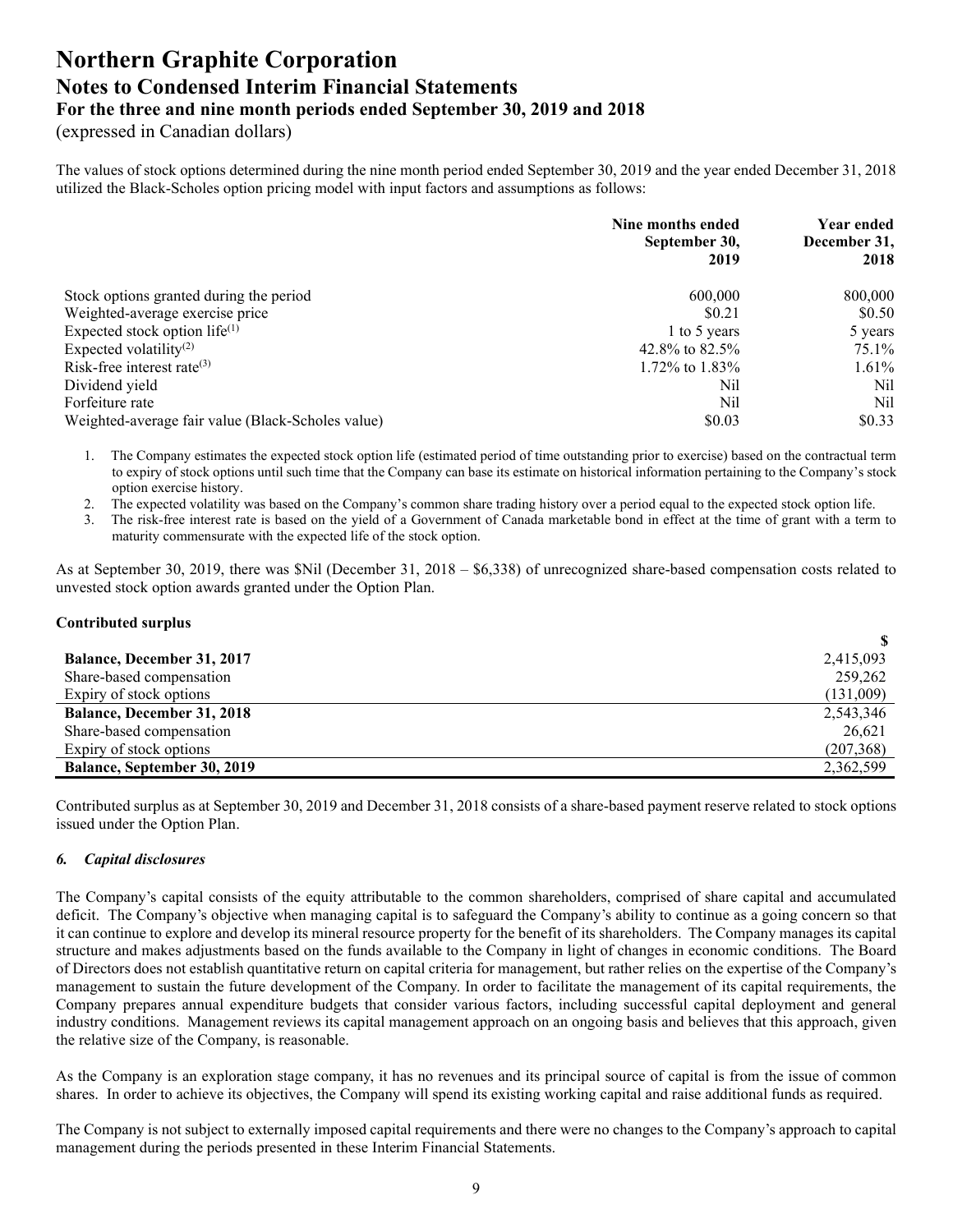(expressed in Canadian dollars)

# *7. Supplemental cash flow information*

Non-cash transactions not reflected in the statements of cash flows are as follows:

|                                                                              | Three and Nine<br>months ended<br><b>September 30, 2019</b> | <b>Three and Nine</b><br>months ended<br>September 30, 2018 |
|------------------------------------------------------------------------------|-------------------------------------------------------------|-------------------------------------------------------------|
| Exploration and evaluation costs in accounts payable and accrued liabilities | 48,006                                                      | 48.146                                                      |

#### *8. Financial instruments and risk management*

#### **Fair value**

Certain of the Companys accounting policies and disclosures require the determination of fair value. Fair value represents t he amount at which a financial instrument could be exchanged between willing parties, based on current markets for instruments with the same risk, principal and remaining maturity. Fair value estimates are based on quoted market values and other valuation methods. Fair values have been determined for measurement and/or disclosure purposes based on the fair value hierarchy contained in the Company's financial instrument accounting policy. When applicable, further information about the assumptions made in determining fair values is disclosed in the notes specific to that asset or liability.

At September 30, 2019 and December 31, 2018, the levels in the fair value hierarchy into which the Company's financial assets and liabilities are measured and recognized on the statement of financial position at fair value on a recurring basis are categorized as follows:

|                           | Category | As at September 30,<br>2019 | As at December 31,<br>2018 |
|---------------------------|----------|-----------------------------|----------------------------|
|                           |          |                             |                            |
| Cash and cash equivalents | Level 1  | .534,581                    | 2,370,622                  |

At September 30, 2019 and December 31, 2018, there were no financial assets and liabilities measured and recognized at fair value on a non-recurring basis. The Company's policy for determining when a transfer occurs between levels in the fair value hierarchy is to assess the impact at the date of the event or the change in circumstances that could result in a transfer. There were no transfers between Level 1, Level 2 and Level 3 during the periods presented in these Interim Financial Statements. At September 30, 2019 and December 31, 2018, there were no financial assets or liabilities measured and recognized in the statements of financial position at fair value that would be categorized as Level 2 or Level 3 in the fair value hierarchy.

The carrying value of cash and cash equivalents and accounts payable and accrued liabilities approximates fair value due to the shortterm nature of these financial instruments. The carrying value of the reclamation deposit approximates its fair value as it bears a market rate of interest.

# **Currency risk**

As the majority of the Company's expenditures are in Canadian dollars, the Company limits its exposure to currency risk by maintaining its cash and cash equivalents in Canadian dollars. The Company periodically carries a portion of its accounts payable and accrued liabilities in US dollars, and is subject to currency risk on these balances. However, the Company considers this risk to be minimal.

# **Credit risk**

Credit risk is the risk of a loss if a counterparty to a financial instrument fails to meet its contractual obligations. The Company limits its exposure to credit risk by holding its cash in deposits with high credit quality Canadian financial institutions, and considers this risk to be minimal.

# **Liquidity risk**

Liquidity risk is the risk that the Company will not be able to meet is financial obligations as they come due. The Company manages its liquidity risk through the management of its capital structure. Further discussion on liquidity and management's plans are outlined in note 2.